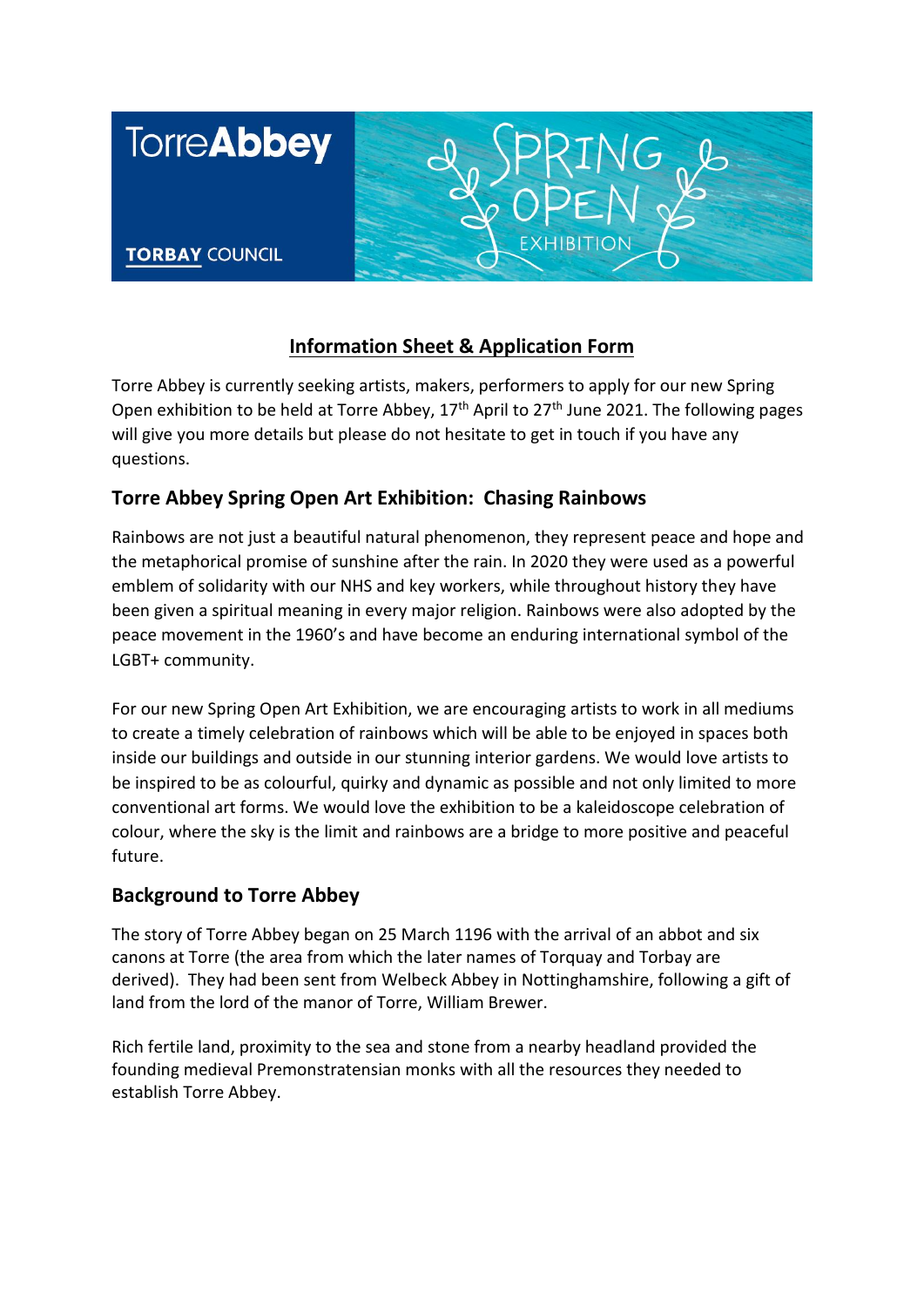Today established as a local authority museum with approx. 40k+ visitors per annum, you can learn about these early years and also about the interesting Georgian Cary Family who resided in the Abbey for hundreds of years. This fascinating family invited Horatio Nelson for a dinner party and this is recreated in the Dining Room through digital talking dinner plates.

This Ancient Scheduled Monument has beautifully presented heritage rooms, galleries, art exhibitions, interactive displays, talking portraits and videos which bring the Abbey's colourful history and art collection to life.



With over 600 incredible works of art from the 18<sup>th</sup> century to the present day, the Abbey's collection includes Pre-Raphaelite works including Holman Hunt's 'The Children's Holiday' and Burne-Jones' drawings for 'The Planets'.

Highlights are the watercolours by Thomas Luny and FJ Widgery and a rare proof set of William Blake's 'The Book of Job'.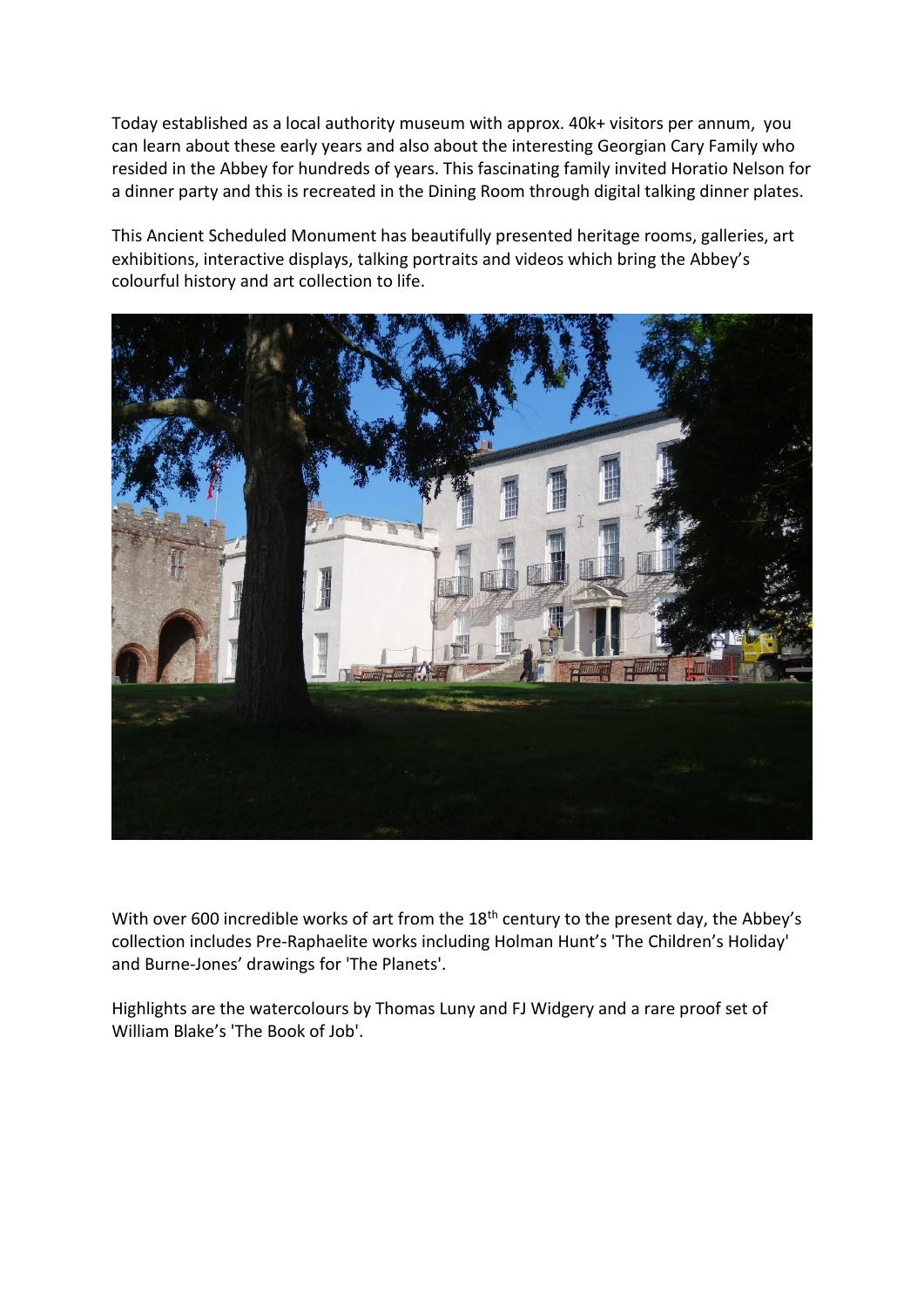# **Spirit of Place Statement**

"Torre Abbey is a place that makes you feel you belong. Set in the heart of Torquay, overlooking meadows and sandy beaches, it is physically and emotionally part of the landscape.

It is a haven away from the busy town that surrounds it, a place where over many centuries generations of previous owners and residents have created a richly layered history with a beauty which is visible at every turn, as if the walls are telling stories. The unusual and eclectic architecture, vibrant gardens, fascinating artefacts and innovative exhibitions are some of the features that make it both captivating and unconventional.

Torre Abbey retains the feeling of being a secret place closed off from the outside world which evokes a sense of peace and calm; there is space for sanctuary and contemplation for those who seek it. Natural moments of spiritualty can be felt in the shade of the monastic ruins. It is a place full of stories both told and as yet untold; an exciting fusion of ancient and modern.

The sense of time having passed is central to Torre Abbey's spirit. It is place which is compelling on many levels. For some it is simply a nice place to be, for others as if stepping into another time or world- a moment in history, a scene conjured from a piece of art. A place where imagination comes to life.

Torre Abbey is not frozen in time, the changing sights and sounds make it feel vibrant and alive as it continues to make memories for the future. "

### **Available spaces**

We are not limiting display options to any particular room or part of the site. We invite you to include several favoured spaces in your application (indoors and out). Our selection panel will consider these and will offer you the most appropriate based on their joint curatorial view and based on what is most appropriate to the Abbey and any limitations that the fabric of the buildings and grounds may create

Restrictions to note are as follows:

Wall hung pieces must be able to accommodate our fixings to allow them to be hung from our permanent museum hanging track. Only certain rooms are equipped with this.

No alterations can be made to the walls, floor, and ceilings inside the museum which would cause a change to the fabric of the building (e.g drilling, adhesive, use of chemicals).

**Ballroom** – It is possible there may be weddings using this space and, if so, we must be able to temporarily remove or relocate your work during the event. This must be discussed between Torre Abbey and the artist.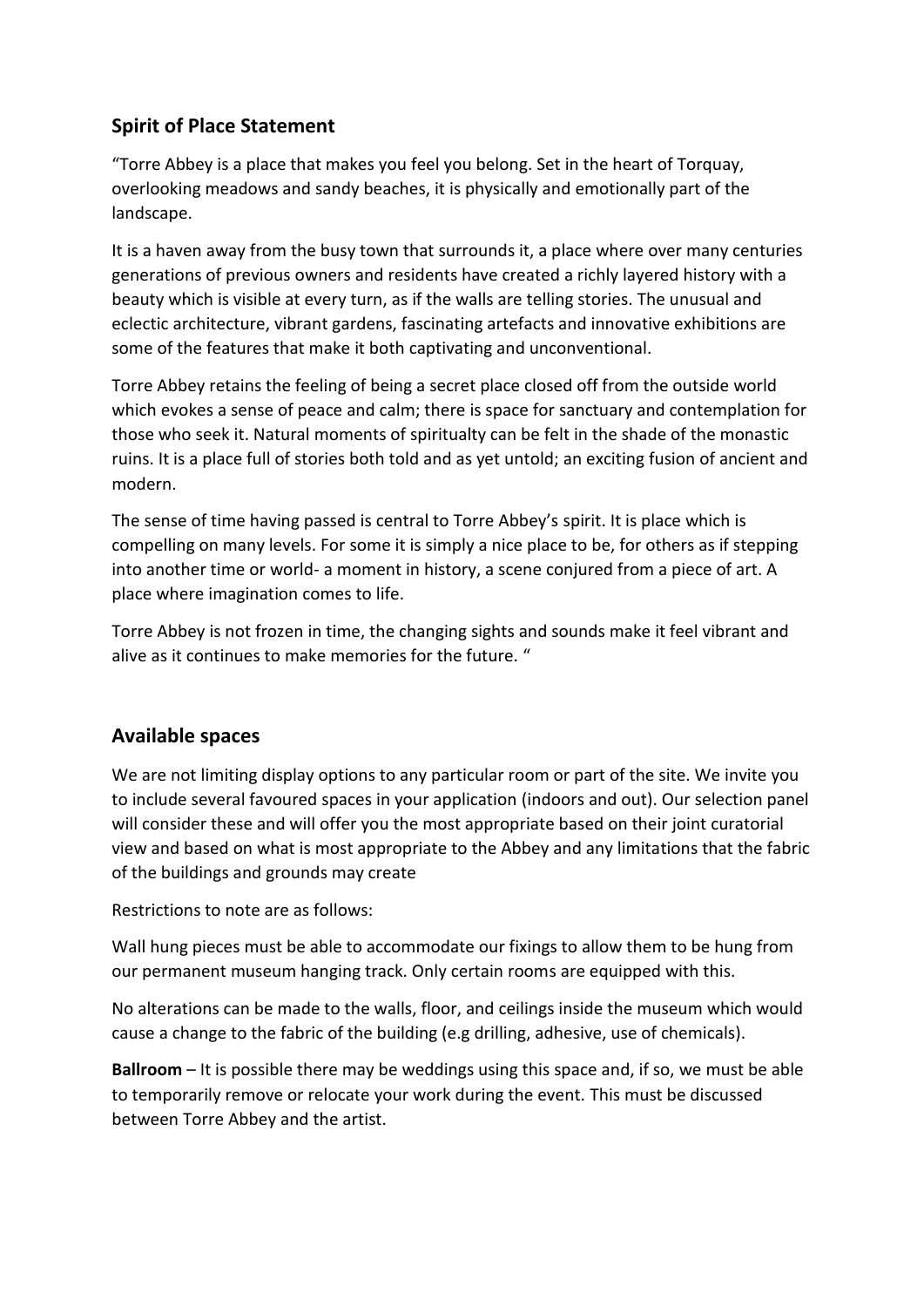**Gatehouse** – The environmental conditions here are not in line with the rest of the House so some works may not suit this space – in particular paper. This area is also not accessible as there are steps leading up to it however there is the opportunity to show film at the bottom of the stairs.

As a Musuem, we are not able to have any "live" elements to your work such as plants, food or liquid (this applies to indoor spaces only). There are many spaces that work beautifully for performance work both within the pay barrier and outside in the public spaces.



#### **Insurance**

Torre Abbey will insure physical art works and equipment whilst in situ however we will require you to have your own Public Liability Insurance and a full risk assessment. Any electronic equipment will need to be PAT tested (we may be able to arrange this).

#### **Fees**

There are no fees to take part in this event. In the case that your work is for sale, we would take a 30% commission.

Work must stay in situ for the full duration of the exhibition. If it is sold during this time it cannot be removed for the new owner and arrangements should be made to deliver it at a later date.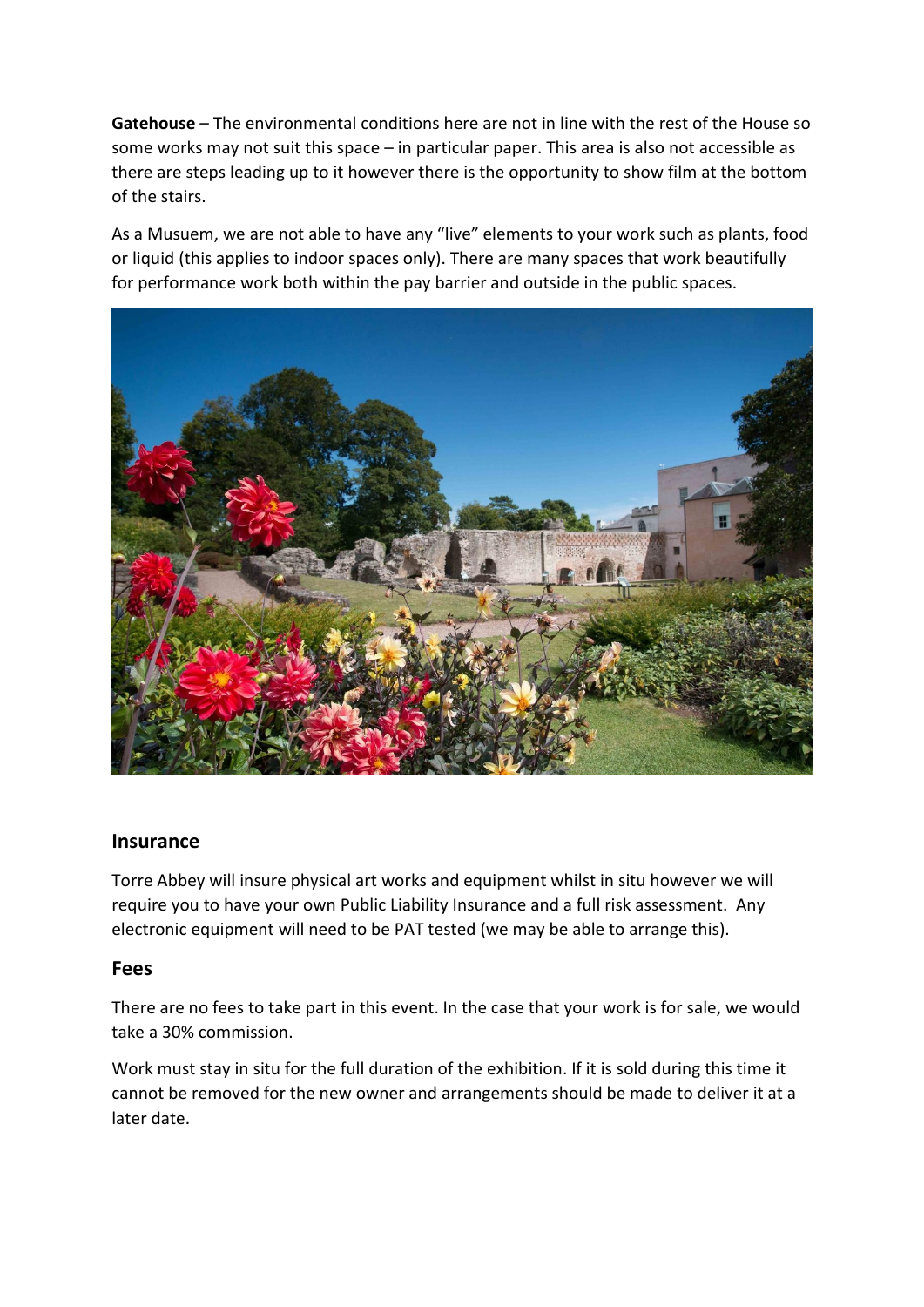### **Current operating procedures**

Torre Abbey is operating fully within COVID-19 guidelines. At present, this means there is a one way system in place, allocated time slots and restricted opening hours and numbers. We do not know at present how long this will stay in place but we very much hope that we will be functioning more as we have in the past, where visitors have the freedom to explore the indoor and outdoor spaces as they choose. However I am afraid we are closed after 19th December until 23rd January 2021.

### **How to apply**

Please complete the application form and return to [Anna.Gilroy@torbay.gov.uk](mailto:Anna.Gilroy@torbay.gov.uk) no later than 8pm on Friday 15<sup>th</sup> January 2021. Please also use this email if you would like to discuss your proposal beforehand.

A selection panel will be made up of the Abbey exhibition and curatorial team and external creative professionals. The decision will be final and the panel may contact you with any questions they may have before their final decision.

All successful artists will hear individually no later than the end of January 2021. Installation dates will be agreed with artists in the New Year.

**Please send sketches/plans / details of proposed work(s) that you are proposing to create in time to exhibit in June or sculptures that are already available.**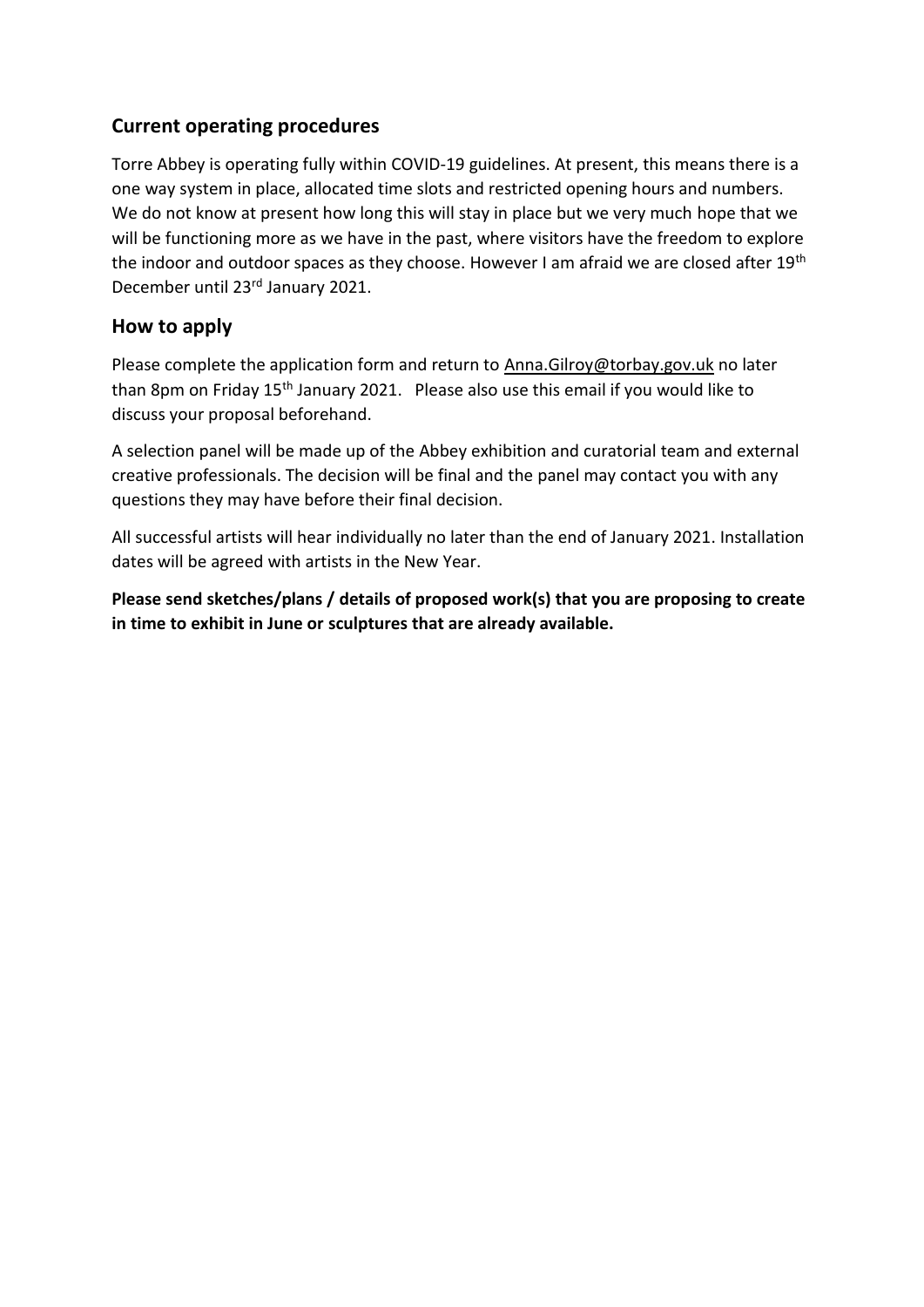# **Application Form**

| <b>Contact name:</b>                                                                                                                |  |
|-------------------------------------------------------------------------------------------------------------------------------------|--|
| <b>Names of all artists</b><br>if a collaborative<br>submission:                                                                    |  |
| Lead contact<br>address:                                                                                                            |  |
| Mobile:                                                                                                                             |  |
| Email:                                                                                                                              |  |
| <b>Facebook:</b>                                                                                                                    |  |
| Twitter:                                                                                                                            |  |
| Instagram:                                                                                                                          |  |
| Website:                                                                                                                            |  |
| Tell us a little<br>about you - for<br>example, your<br>background,<br>interests, career<br>highlights, why you<br>are applying for |  |
| this exhibition:                                                                                                                    |  |